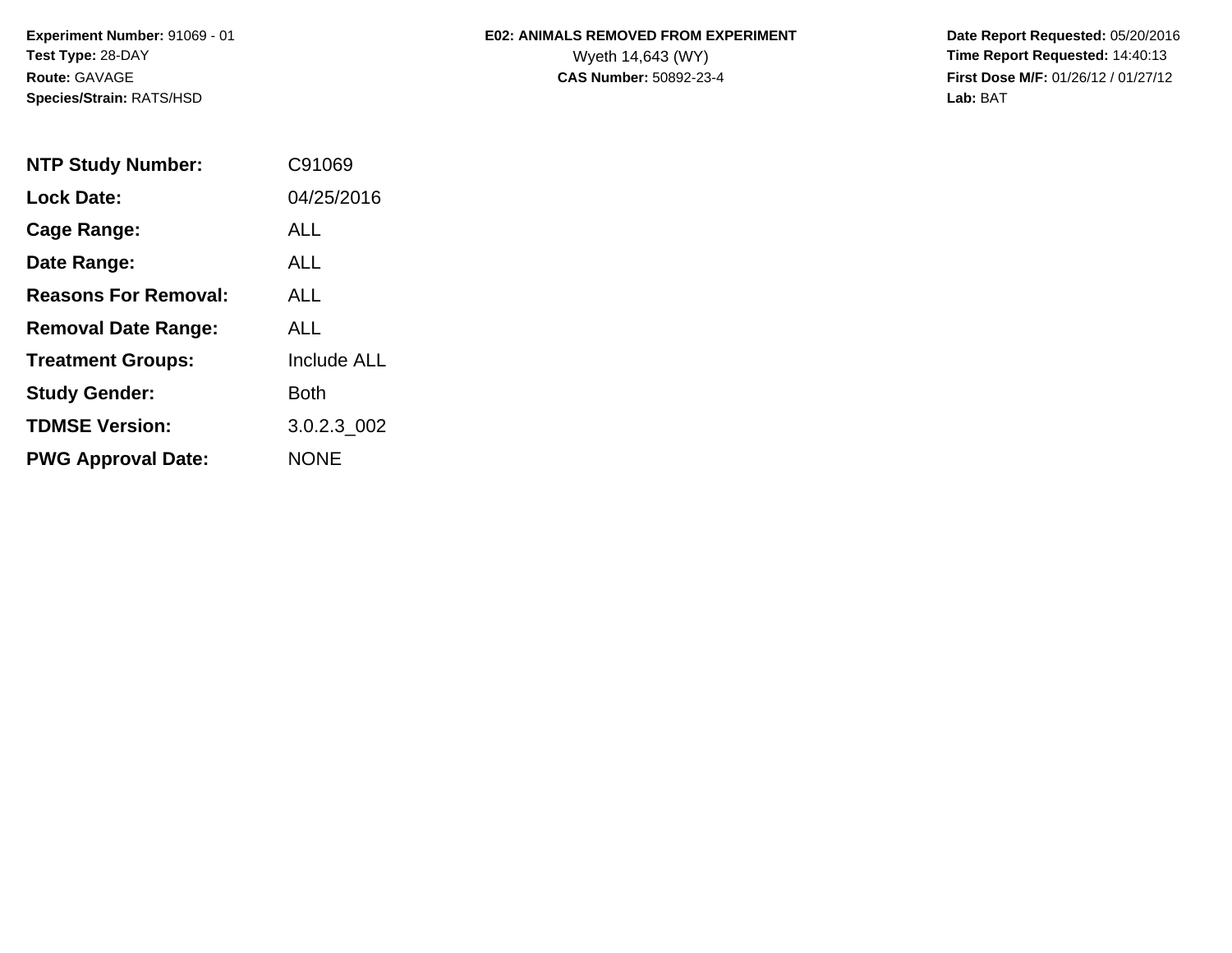## **Test Type:** 28-DAY

**Route:** GAVAGE

**Species/Strain:** RATS/HSD

# **E02: ANIMALS REMOVED FROM EXPERIMENT**

| ANIMAL REMOVALS CHRONOLOGICALLY |      |                     |                        |                        |     | <b>MALE</b> |                                  |                                           |                                        |                                                          |  |
|---------------------------------|------|---------------------|------------------------|------------------------|-----|-------------|----------------------------------|-------------------------------------------|----------------------------------------|----------------------------------------------------------|--|
| <b>TREATMENT</b>                | CAGE | <b>ANIMAL</b><br>ID | <b>REMOVAL</b><br>DATE | <b>REMOVAL</b><br>TIME | DAY | <b>WEEK</b> | <b>TERMINAL</b><br><b>WEIGHT</b> | REMOVAL<br><b>WEIGHT</b><br><b>STATUS</b> | <b>REASON</b><br><b>FOR</b><br>REMOVAL | <b>REMOVAL</b><br><b>CLINICAL</b><br><b>OBSERVATIONS</b> |  |
| 0mg/kg/d M                      |      |                     |                        |                        |     |             |                                  |                                           |                                        |                                                          |  |
|                                 | 73   | 451                 | 02/23/12               | 06:29                  | 29  | 5           | 319.5                            |                                           | <b>TSAC</b>                            | Unremarkable                                             |  |
|                                 | 73   | 452                 | 02/23/12               | 06:30                  | 29  | 5           | 339.7                            |                                           | <b>TSAC</b>                            | Unremarkable                                             |  |
|                                 | 73   | 453                 | 02/23/12               | 06:30                  | 29  | 5           | 334.3                            |                                           | <b>TSAC</b>                            | Unremarkable                                             |  |
|                                 | 73   | 454                 | 02/23/12               | 06:30                  | 29  | 5           | 337.8                            |                                           | TSAC                                   | Unremarkable                                             |  |
|                                 | 73   | 455                 | 02/23/12               | 06:31                  | 29  | 5           | 350.4                            |                                           | <b>TSAC</b>                            | Unremarkable                                             |  |
|                                 | 74   | 456                 | 02/23/12               | 06:31                  | 29  | 5           | 323.2                            |                                           | <b>TSAC</b>                            | Unremarkable                                             |  |
|                                 | 74   | 457                 | 02/23/12               | 06:32                  | 29  | 5           | 364.2                            |                                           | <b>TSAC</b>                            | Unremarkable                                             |  |
|                                 | 74   | 458                 | 02/23/12               | 06:32                  | 29  | 5           | 319.9                            |                                           | <b>TSAC</b>                            | Unremarkable                                             |  |
|                                 | 74   | 459                 | 02/23/12               | 06:32                  | 29  | 5           | 338.0                            |                                           | <b>TSAC</b>                            | Unremarkable                                             |  |
|                                 | 74   | 460                 | 02/23/12               | 06:33                  | 29  | 5           | 334.5                            |                                           | TSAC                                   | Unremarkable                                             |  |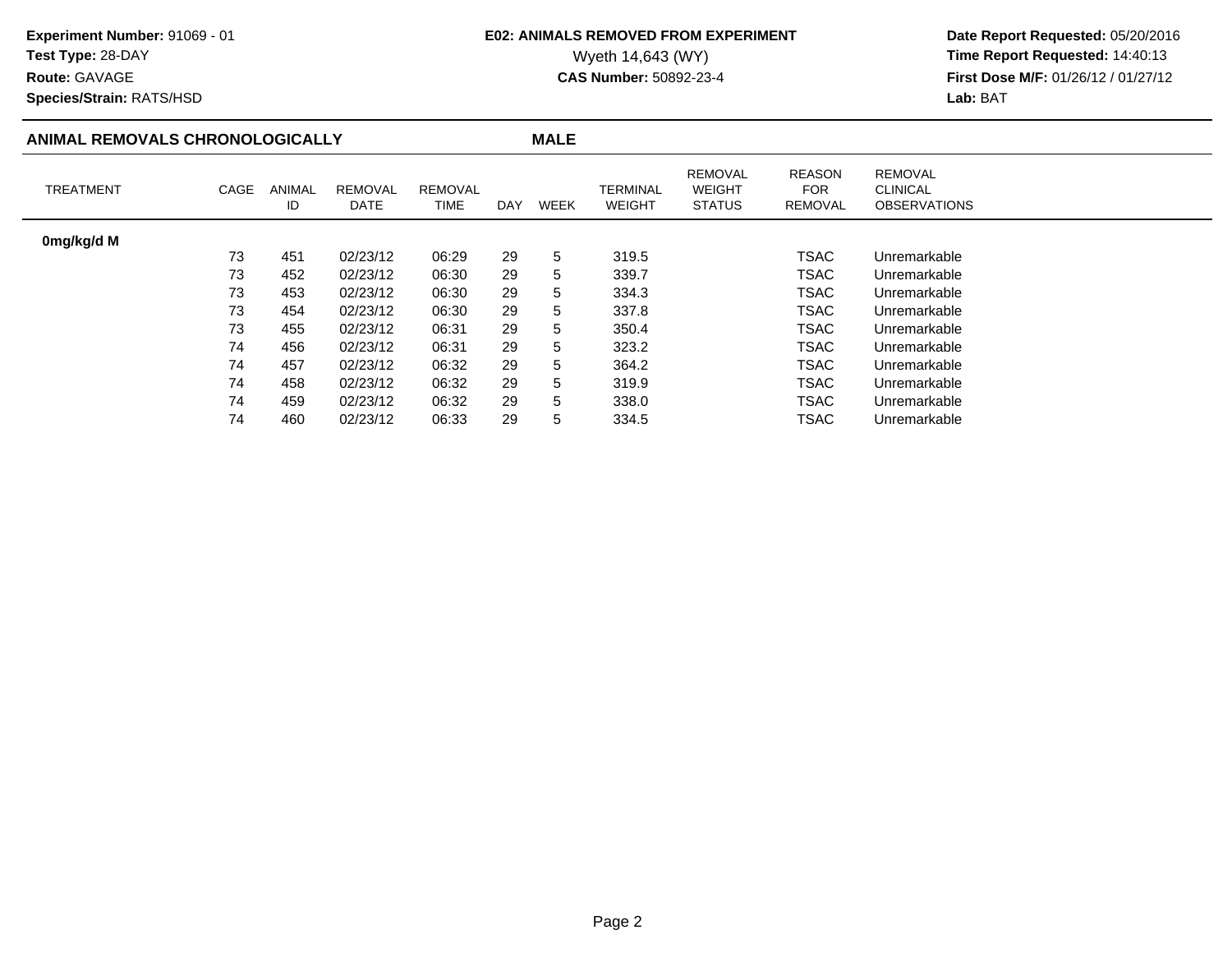## **Test Type:** 28-DAY

**Route:** GAVAGE

**Species/Strain:** RATS/HSD

# **E02: ANIMALS REMOVED FROM EXPERIMENT**

| ANIMAL REMOVALS CHRONOLOGICALLY |      |                     |                        |                        |     | <b>MALE</b> |                           |                                                  |                                        |                                                          |  |
|---------------------------------|------|---------------------|------------------------|------------------------|-----|-------------|---------------------------|--------------------------------------------------|----------------------------------------|----------------------------------------------------------|--|
| <b>TREATMENT</b>                | CAGE | <b>ANIMAL</b><br>ID | <b>REMOVAL</b><br>DATE | <b>REMOVAL</b><br>TIME | DAY | WEEK        | TERMINAL<br><b>WEIGHT</b> | <b>REMOVAL</b><br><b>WEIGHT</b><br><b>STATUS</b> | <b>REASON</b><br><b>FOR</b><br>REMOVAL | <b>REMOVAL</b><br><b>CLINICAL</b><br><b>OBSERVATIONS</b> |  |
| 6.25mg/kg/d M                   |      |                     |                        |                        |     |             |                           |                                                  |                                        |                                                          |  |
|                                 | 75   | 461                 | 02/23/12               | 06:33                  | 29  | 5           | 335.4                     |                                                  | <b>TSAC</b>                            | Unremarkable                                             |  |
|                                 | 75   | 462                 | 02/23/12               | 06:34                  | 29  | 5           | 300.7                     |                                                  | TSAC                                   | Unremarkable                                             |  |
|                                 | 75   | 463                 | 02/23/12               | 06:34                  | 29  | 5           | 332.0                     |                                                  | TSAC                                   | Unremarkable                                             |  |
|                                 | 75   | 464                 | 02/23/12               | 06:34                  | 29  | 5           | 350.8                     |                                                  | <b>TSAC</b>                            | Unremarkable                                             |  |
|                                 | 75   | 465                 | 02/23/12               | 06:34                  | 29  | 5           | 334.0                     |                                                  | <b>TSAC</b>                            | Unremarkable                                             |  |
|                                 | 76   | 466                 | 02/23/12               | 06:35                  | 29  | 5           | 324.5                     |                                                  | <b>TSAC</b>                            | Unremarkable                                             |  |
|                                 | 76   | 467                 | 02/23/12               | 06:35                  | 29  | 5           | 318.7                     |                                                  | TSAC                                   | Unremarkable                                             |  |
|                                 | 76   | 468                 | 02/23/12               | 06:35                  | 29  | 5           | 316.3                     |                                                  | <b>TSAC</b>                            | Unremarkable                                             |  |
|                                 | 76   | 469                 | 02/23/12               | 06:35                  | 29  | 5           | 328.6                     |                                                  | <b>TSAC</b>                            | Unremarkable                                             |  |
|                                 | 76   | 470                 | 02/23/12               | 06:36                  | 29  | 5           | 299.5                     |                                                  | <b>TSAC</b>                            | Unremarkable                                             |  |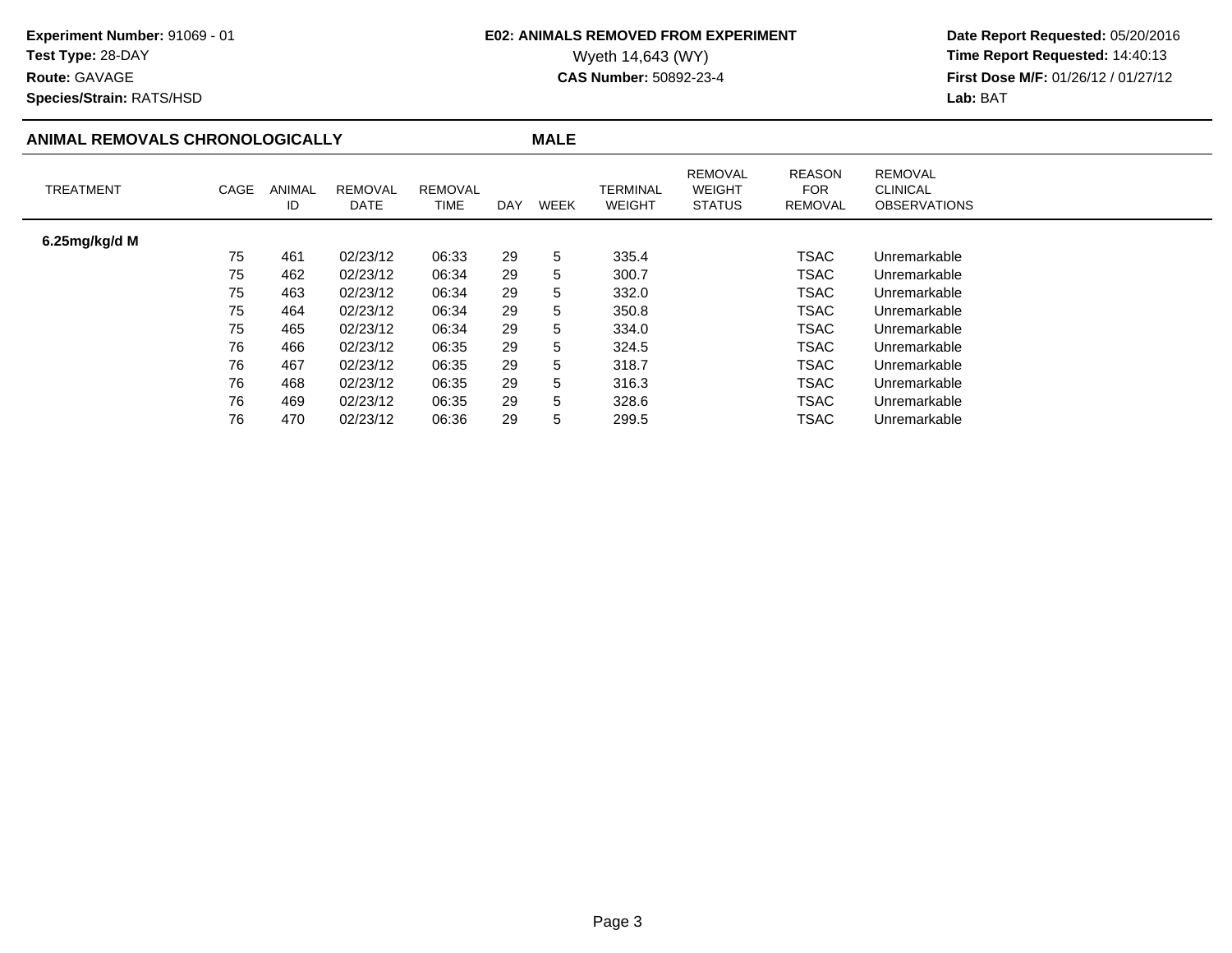## **Test Type:** 28-DAY

**Route:** GAVAGE

**Species/Strain:** RATS/HSD

# **E02: ANIMALS REMOVED FROM EXPERIMENT**

| ANIMAL REMOVALS CHRONOLOGICALLY |      |                     |                        |                        |     | <b>MALE</b> |                                  |                                                  |                                  |                                                   |
|---------------------------------|------|---------------------|------------------------|------------------------|-----|-------------|----------------------------------|--------------------------------------------------|----------------------------------|---------------------------------------------------|
| <b>TREATMENT</b>                | CAGE | <b>ANIMAL</b><br>ID | <b>REMOVAL</b><br>DATE | <b>REMOVAL</b><br>TIME | DAY | WEEK        | <b>TERMINAL</b><br><b>WEIGHT</b> | <b>REMOVAL</b><br><b>WEIGHT</b><br><b>STATUS</b> | <b>REASON</b><br>FOR.<br>REMOVAL | REMOVAL<br><b>CLINICAL</b><br><b>OBSERVATIONS</b> |
| 12.5mg/kg/d M                   |      |                     |                        |                        |     |             |                                  |                                                  |                                  |                                                   |
|                                 | 77   | 471                 | 02/23/12               | 06:36                  | 29  | 5           | 303.7                            |                                                  | <b>TSAC</b>                      | Unremarkable                                      |
|                                 | 77   | 472                 | 02/23/12               | 06:36                  | 29  | 5           | 308.3                            |                                                  | TSAC                             | Unremarkable                                      |
|                                 | 77   | 473                 | 02/23/12               | 06:37                  | 29  | 5           | 292.9                            |                                                  | <b>TSAC</b>                      | Unremarkable                                      |
|                                 | 77   | 474                 | 02/23/12               | 06:37                  | 29  | 5           | 306.7                            |                                                  | TSAC                             | Unremarkable                                      |
|                                 | 77   | 475                 | 02/23/12               | 06:37                  | 29  | 5           | 318.5                            |                                                  | <b>TSAC</b>                      | Unremarkable                                      |
|                                 | 78   | 476                 | 02/23/12               | 06:38                  | 29  | 5           | 313.1                            |                                                  | <b>TSAC</b>                      | Unremarkable                                      |
|                                 | 78   | 477                 | 02/23/12               | 06:38                  | 29  | 5           | 336.8                            |                                                  | <b>TSAC</b>                      | Unremarkable                                      |
|                                 | 78   | 478                 | 02/23/12               | 06:38                  | 29  | 5           | 323.6                            |                                                  | <b>TSAC</b>                      | Unremarkable                                      |
|                                 | 78   | 479                 | 02/23/12               | 06:38                  | 29  | 5           | 341.1                            |                                                  | <b>TSAC</b>                      | Unremarkable                                      |
|                                 | 78   | 480                 | 02/23/12               | 06:38                  | 29  | 5           | 311.3                            |                                                  | <b>TSAC</b>                      | Unremarkable                                      |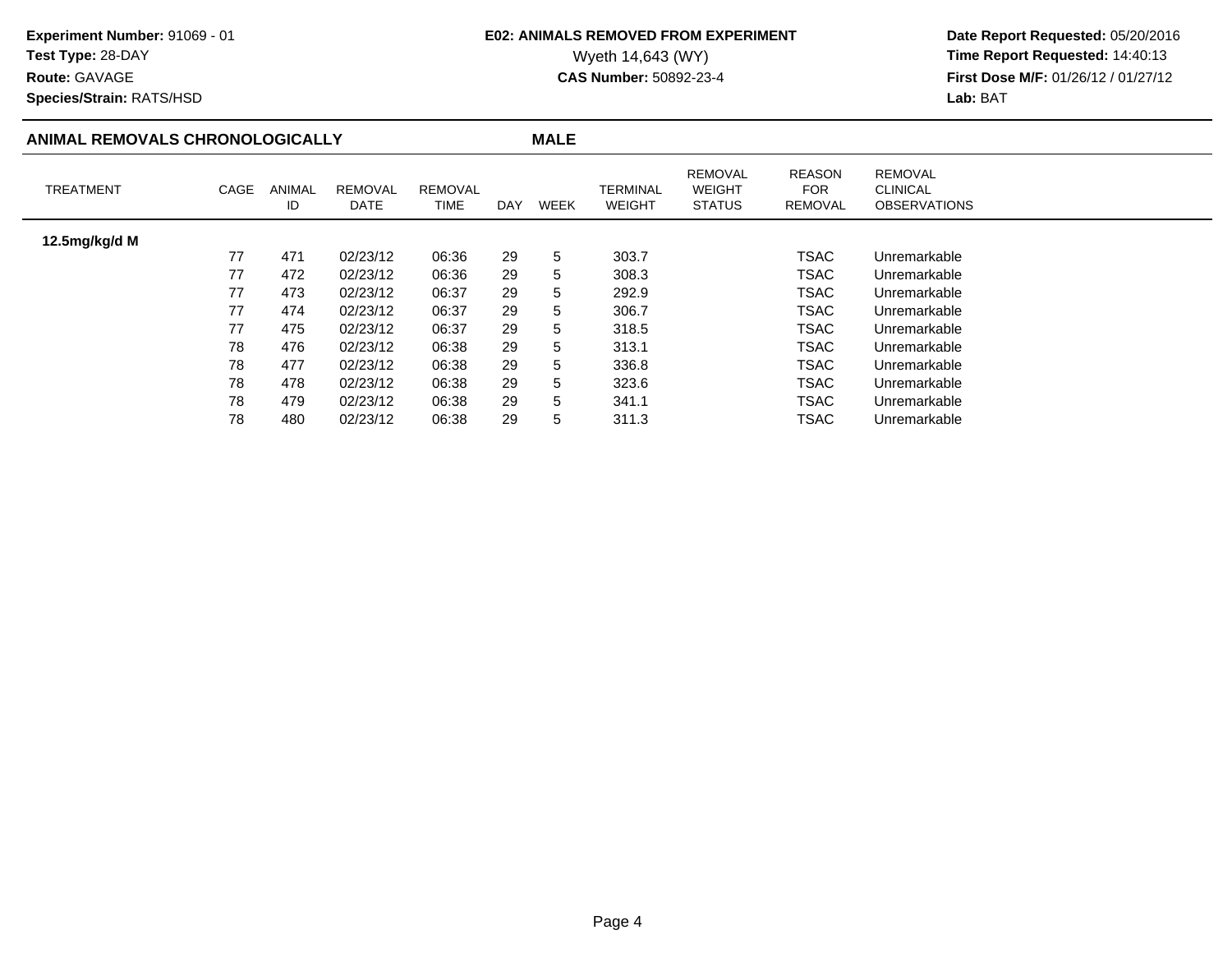### **Test Type:** 28-DAY

**Route:** GAVAGE

**Species/Strain:** RATS/HSD

# **E02: ANIMALS REMOVED FROM EXPERIMENT**

| ANIMAL REMOVALS CHRONOLOGICALLY |      |              |                        |                        |     | <b>MALE</b> |                           |                                                  |                                        |                                                          |
|---------------------------------|------|--------------|------------------------|------------------------|-----|-------------|---------------------------|--------------------------------------------------|----------------------------------------|----------------------------------------------------------|
| <b>TREATMENT</b>                | CAGE | ANIMAL<br>ID | <b>REMOVAL</b><br>DATE | <b>REMOVAL</b><br>TIME | DAY | WEEK        | TERMINAL<br><b>WEIGHT</b> | <b>REMOVAL</b><br><b>WEIGHT</b><br><b>STATUS</b> | <b>REASON</b><br><b>FOR</b><br>REMOVAL | <b>REMOVAL</b><br><b>CLINICAL</b><br><b>OBSERVATIONS</b> |
| 25mg/kg/d M                     |      |              |                        |                        |     |             |                           |                                                  |                                        |                                                          |
|                                 | 79   | 481          | 02/23/12               | 06:42                  | 29  | 5           | 303.6                     |                                                  | <b>TSAC</b>                            | Unremarkable                                             |
|                                 | 79   | 482          | 02/23/12               | 06:43                  | 29  | 5           | 312.1                     |                                                  | TSAC                                   | Unremarkable                                             |
|                                 | 79   | 483          | 02/23/12               | 06:43                  | 29  | 5           | 309.7                     |                                                  | <b>TSAC</b>                            | Unremarkable                                             |
|                                 | 79   | 484          | 02/23/12               | 06:43                  | 29  | 5           | 284.9                     |                                                  | TSAC                                   | Unremarkable                                             |
|                                 | 79   | 485          | 02/23/12               | 06:44                  | 29  | 5           | 287.7                     |                                                  | <b>TSAC</b>                            | Unremarkable                                             |
|                                 | 80   | 486          | 02/23/12               | 06:44                  | 29  | 5           | 292.6                     |                                                  | <b>TSAC</b>                            | Unremarkable                                             |
|                                 | 80   | 487          | 02/23/12               | 06:45                  | 29  | 5           | 316.0                     |                                                  | <b>TSAC</b>                            | Unremarkable                                             |
|                                 | 80   | 488          | 02/23/12               | 06:45                  | 29  | 5           | 337.0                     |                                                  | <b>TSAC</b>                            | Unremarkable                                             |
|                                 | 80   | 489          | 02/23/12               | 06:45                  | 29  | 5           | 317.3                     |                                                  | <b>TSAC</b>                            | Unremarkable                                             |
|                                 | 80   | 490          | 02/23/12               | 06:46                  | 29  | 5           | 318.4                     |                                                  | TSAC                                   | Unremarkable                                             |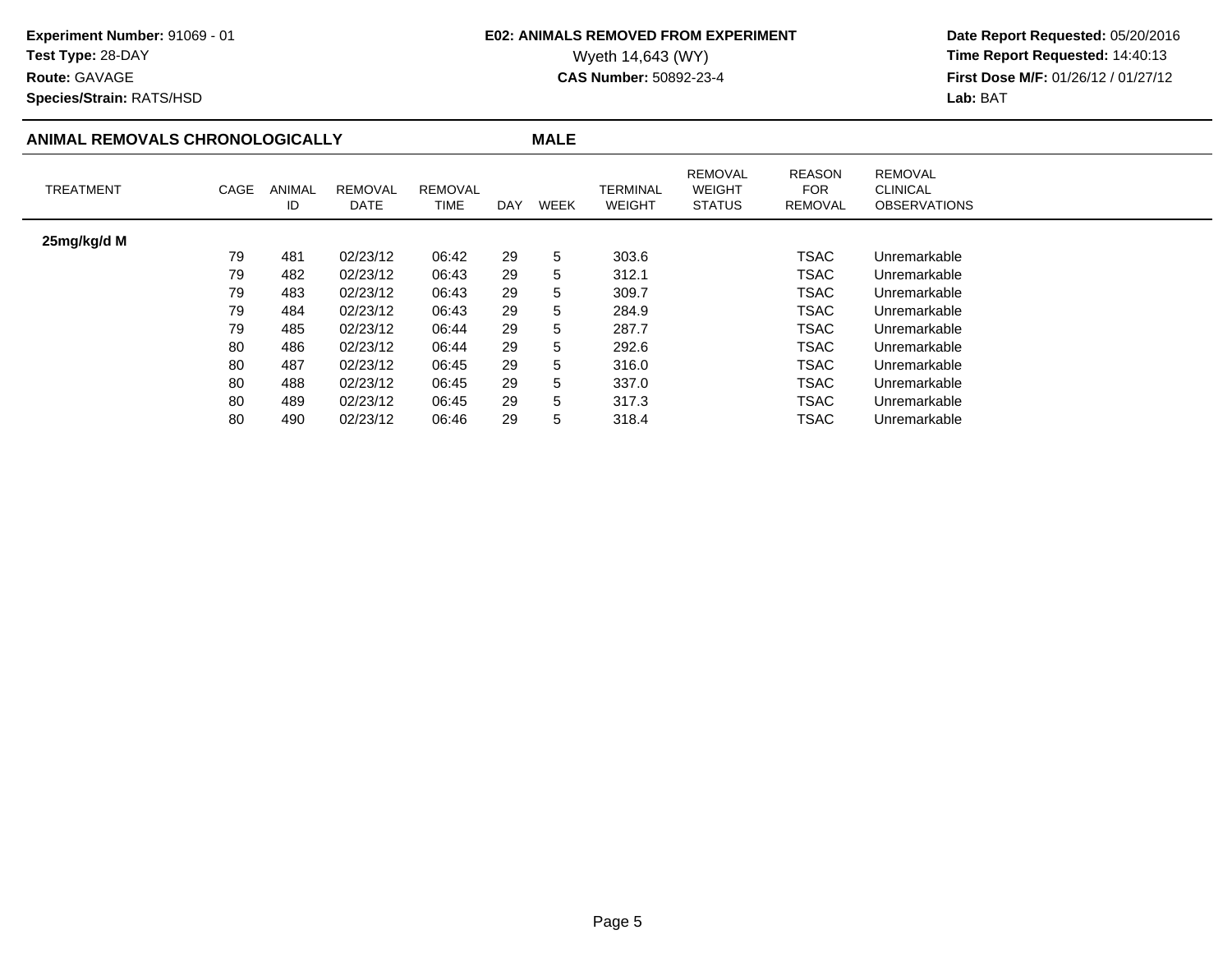## **Test Type:** 28-DAY

**Route:** GAVAGE

**Species/Strain:** RATS/HSD

# **E02: ANIMALS REMOVED FROM EXPERIMENT**

| ANIMAL REMOVALS CHRONOLOGICALLY |      |                     |                        |                        |            | <b>FEMALE</b> |                                  |                                                  |                                        |                                                          |
|---------------------------------|------|---------------------|------------------------|------------------------|------------|---------------|----------------------------------|--------------------------------------------------|----------------------------------------|----------------------------------------------------------|
| <b>TREATMENT</b>                | CAGE | <b>ANIMAL</b><br>ID | <b>REMOVAL</b><br>DATE | <b>REMOVAL</b><br>TIME | <b>DAY</b> | <b>WEEK</b>   | <b>TERMINAL</b><br><b>WEIGHT</b> | <b>REMOVAL</b><br><b>WEIGHT</b><br><b>STATUS</b> | <b>REASON</b><br><b>FOR</b><br>REMOVAL | <b>REMOVAL</b><br><b>CLINICAL</b><br><b>OBSERVATIONS</b> |
| 0mg/kg/d F                      |      |                     |                        |                        |            |               |                                  |                                                  |                                        |                                                          |
|                                 | 81   | 491                 | 02/24/12               | 06:34                  | 29         | 5             | 222.7                            |                                                  | <b>TSAC</b>                            | Unremarkable                                             |
|                                 | 81   | 492                 | 02/24/12               | 06:35                  | 29         | 5             | 227.1                            |                                                  | <b>TSAC</b>                            | Unremarkable                                             |
|                                 | 81   | 493                 | 02/24/12               | 06:35                  | 29         | 5             | 242.1                            |                                                  | <b>TSAC</b>                            | Unremarkable                                             |
|                                 | 81   | 494                 | 02/24/12               | 06:35                  | 29         | 5             | 227.6                            |                                                  | <b>TSAC</b>                            | Unremarkable                                             |
|                                 | 81   | 495                 | 02/24/12               | 06:35                  | 29         | 5             | 209.0                            |                                                  | <b>TSAC</b>                            | Unremarkable                                             |
|                                 | 82   | 496                 | 02/24/12               | 06:36                  | 29         | 5             | 225.7                            |                                                  | <b>TSAC</b>                            | Unremarkable                                             |
|                                 | 82   | 497                 | 02/24/12               | 06:36                  | 29         | 5             | 225.2                            |                                                  | <b>TSAC</b>                            | Unremarkable                                             |
|                                 | 82   | 498                 | 02/24/12               | 06:36                  | 29         | 5             | 235.6                            |                                                  | <b>TSAC</b>                            | Unremarkable                                             |
|                                 | 82   | 499                 | 02/24/12               | 06:37                  | 29         | 5             | 208.9                            |                                                  | <b>TSAC</b>                            | Unremarkable                                             |
|                                 | 82   | 500                 | 02/24/12               | 06:37                  | 29         | 5             | 211.1                            |                                                  | TSAC                                   | Unremarkable                                             |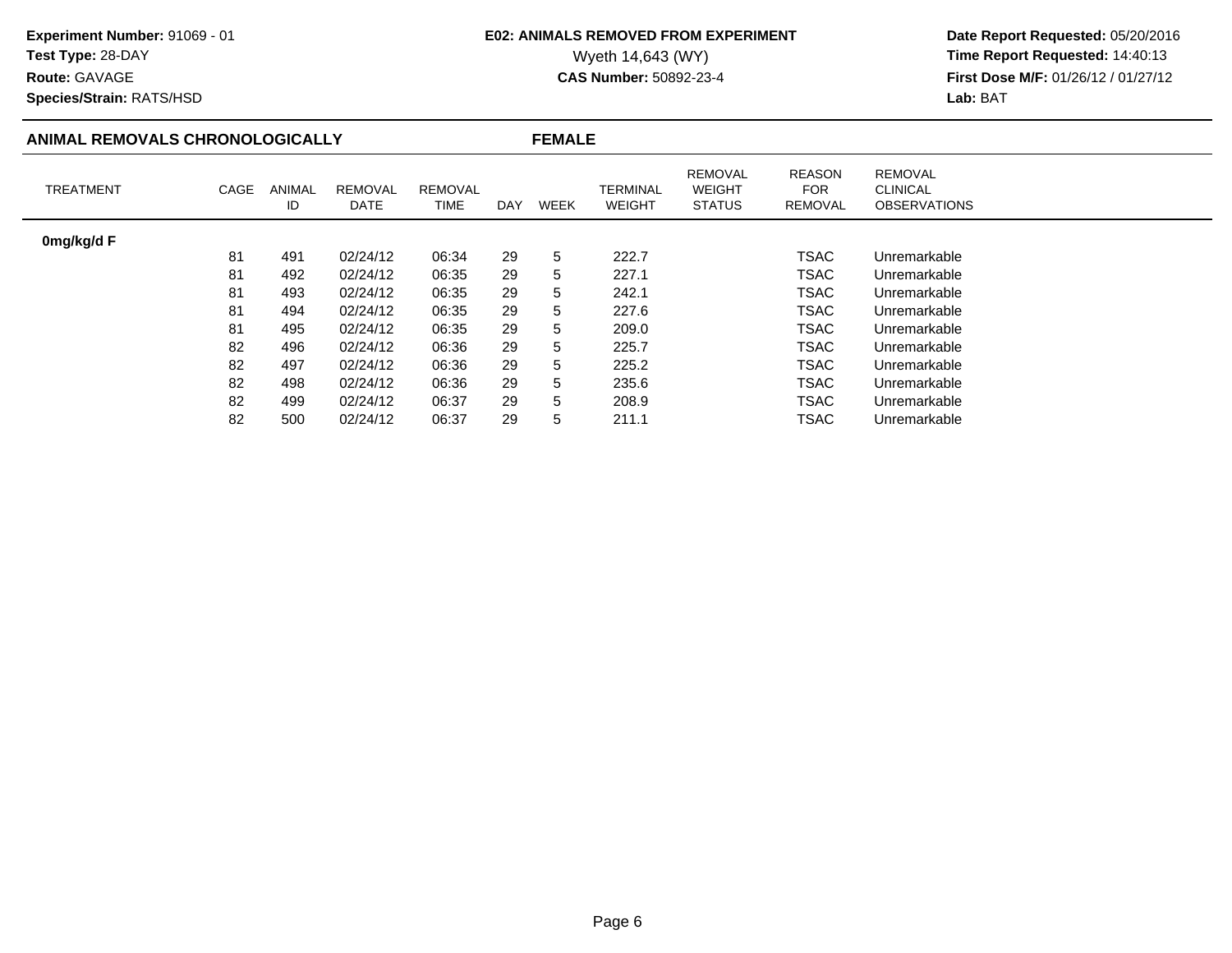## **Test Type:** 28-DAY

**Route:** GAVAGE

**Species/Strain:** RATS/HSD

# **E02: ANIMALS REMOVED FROM EXPERIMENT**

| ANIMAL REMOVALS CHRONOLOGICALLY |      |                     |                        |                        |            | <b>FEMALE</b> |                           |                                                  |                                        |                                                          |  |
|---------------------------------|------|---------------------|------------------------|------------------------|------------|---------------|---------------------------|--------------------------------------------------|----------------------------------------|----------------------------------------------------------|--|
| <b>TREATMENT</b>                | CAGE | <b>ANIMAL</b><br>ID | <b>REMOVAL</b><br>DATE | <b>REMOVAL</b><br>TIME | <b>DAY</b> | <b>WEEK</b>   | TERMINAL<br><b>WEIGHT</b> | <b>REMOVAL</b><br><b>WEIGHT</b><br><b>STATUS</b> | <b>REASON</b><br><b>FOR</b><br>REMOVAL | <b>REMOVAL</b><br><b>CLINICAL</b><br><b>OBSERVATIONS</b> |  |
| 6.25mg/kg/d F                   |      |                     |                        |                        |            |               |                           |                                                  |                                        |                                                          |  |
|                                 | 83   | 501                 | 02/24/12               | 06:37                  | 29         | 5             | 233.0                     |                                                  | <b>TSAC</b>                            | Unremarkable                                             |  |
|                                 | 83   | 502                 | 02/24/12               | 06:38                  | 29         | 5             | 239.0                     |                                                  | <b>TSAC</b>                            | Unremarkable                                             |  |
|                                 | 83   | 503                 | 02/24/12               | 06:38                  | 29         | 5             | 241.8                     |                                                  | TSAC                                   | Unremarkable                                             |  |
|                                 | 83   | 504                 | 02/24/12               | 06:38                  | 29         | 5             | 249.8                     |                                                  | <b>TSAC</b>                            | Unremarkable                                             |  |
|                                 | 83   | 505                 | 02/24/12               | 06:38                  | 29         | 5             | 210.8                     |                                                  | <b>TSAC</b>                            | Unremarkable                                             |  |
|                                 | 84   | 506                 | 02/24/12               | 06:39                  | 29         | 5             | 218.9                     |                                                  | <b>TSAC</b>                            | Unremarkable                                             |  |
|                                 | 84   | 507                 | 02/24/12               | 06:39                  | 29         | 5             | 216.9                     |                                                  | <b>TSAC</b>                            | Unremarkable                                             |  |
|                                 | 84   | 508                 | 02/24/12               | 06:39                  | 29         | 5             | 225.2                     |                                                  | <b>TSAC</b>                            | Unremarkable                                             |  |
|                                 | 84   | 509                 | 02/24/12               | 06:39                  | 29         | 5             | 234.9                     |                                                  | <b>TSAC</b>                            | Unremarkable                                             |  |
|                                 | 84   | 510                 | 02/24/12               | 06:39                  | 29         | 5             | 232.8                     |                                                  | TSAC                                   | Unremarkable                                             |  |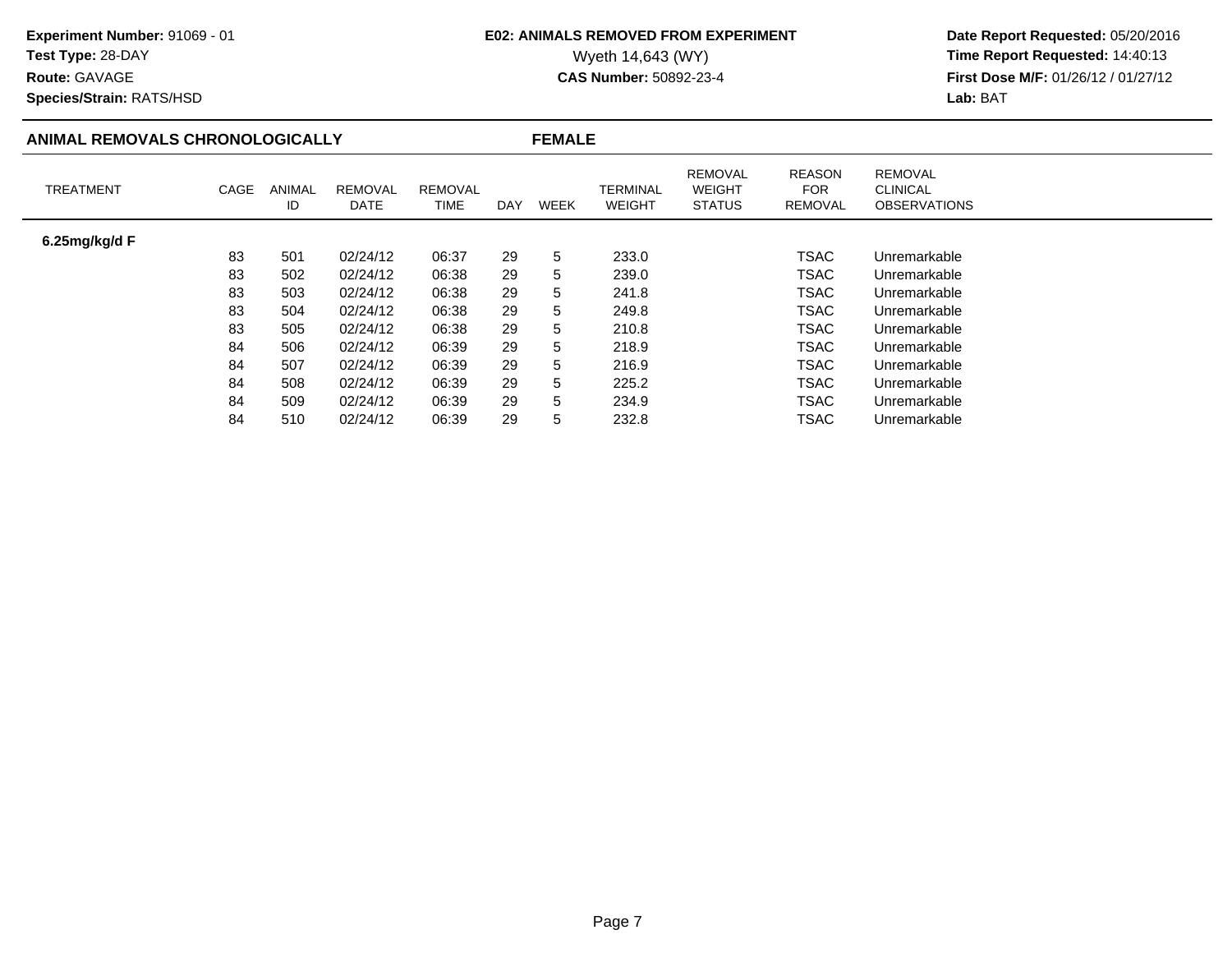## **Test Type:** 28-DAY

**Route:** GAVAGE

**Species/Strain:** RATS/HSD

# **E02: ANIMALS REMOVED FROM EXPERIMENT**

| ANIMAL REMOVALS CHRONOLOGICALLY |      |                     |                        |                        |            | <b>FEMALE</b> |                                  |                                                  |                                        |                                                          |
|---------------------------------|------|---------------------|------------------------|------------------------|------------|---------------|----------------------------------|--------------------------------------------------|----------------------------------------|----------------------------------------------------------|
| <b>TREATMENT</b>                | CAGE | <b>ANIMAL</b><br>ID | <b>REMOVAL</b><br>DATE | <b>REMOVAL</b><br>TIME | <b>DAY</b> | <b>WEEK</b>   | <b>TERMINAL</b><br><b>WEIGHT</b> | <b>REMOVAL</b><br><b>WEIGHT</b><br><b>STATUS</b> | <b>REASON</b><br><b>FOR</b><br>REMOVAL | <b>REMOVAL</b><br><b>CLINICAL</b><br><b>OBSERVATIONS</b> |
| 12.5mg/kg/d F                   |      |                     |                        |                        |            |               |                                  |                                                  |                                        |                                                          |
|                                 | 85   | 511                 | 02/24/12               | 06:40                  | 29         | 5             | 252.8                            |                                                  | <b>TSAC</b>                            | Unremarkable                                             |
|                                 | 85   | 512                 | 02/24/12               | 06:40                  | 29         | 5             | 234.2                            |                                                  | <b>TSAC</b>                            | Unremarkable                                             |
|                                 | 85   | 513                 | 02/24/12               | 06:40                  | 29         | 5             | 227.7                            |                                                  | <b>TSAC</b>                            | Unremarkable                                             |
|                                 | 85   | 514                 | 02/24/12               | 06:40                  | 29         | 5             | 220.2                            |                                                  | <b>TSAC</b>                            | Unremarkable                                             |
|                                 | 85   | 515                 | 02/24/12               | 06:41                  | 29         | 5             | 224.6                            |                                                  | <b>TSAC</b>                            | Unremarkable                                             |
|                                 | 86   | 516                 | 02/24/12               | 06:41                  | 29         | 5             | 232.7                            |                                                  | <b>TSAC</b>                            | Unremarkable                                             |
|                                 | 86   | 517                 | 02/24/12               | 06:41                  | 29         | 5             | 222.9                            |                                                  | <b>TSAC</b>                            | Unremarkable                                             |
|                                 | 86   | 518                 | 02/24/12               | 06:41                  | 29         | 5             | 223.4                            |                                                  | <b>TSAC</b>                            | Unremarkable                                             |
|                                 | 86   | 519                 | 02/24/12               | 06:42                  | 29         | 5             | 234.1                            |                                                  | <b>TSAC</b>                            | Unremarkable                                             |
|                                 | 86   | 520                 | 02/24/12               | 06:42                  | 29         | 5             | 214.0                            |                                                  | TSAC                                   | Unremarkable                                             |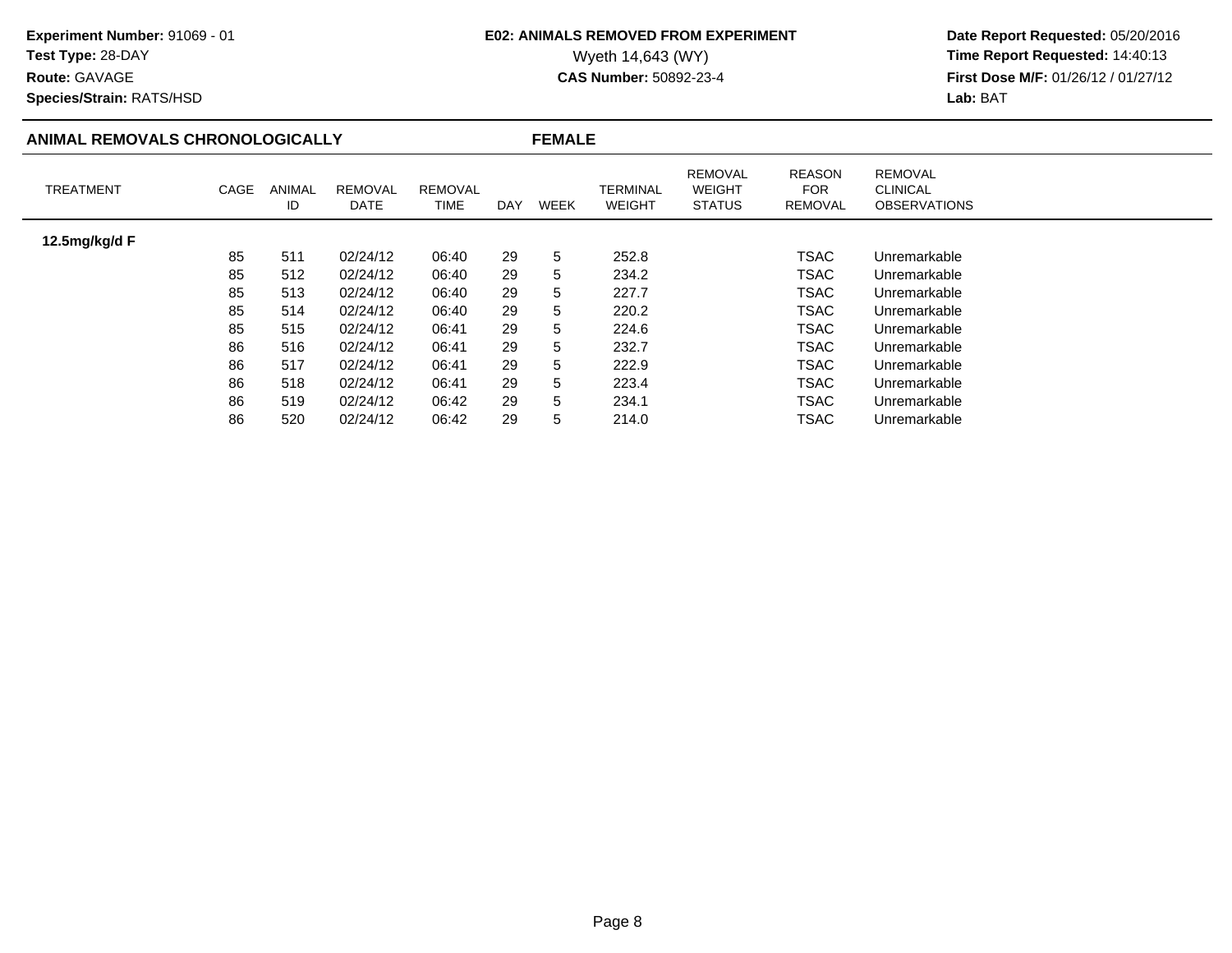### **Test Type:** 28-DAY

**Route:** GAVAGE

**Species/Strain:** RATS/HSD

# **E02: ANIMALS REMOVED FROM EXPERIMENT**

| ANIMAL REMOVALS CHRONOLOGICALLY |      |                     |                        |                        |            | <b>FEMALE</b> |                                  |                                                  |                                        |                                                          |
|---------------------------------|------|---------------------|------------------------|------------------------|------------|---------------|----------------------------------|--------------------------------------------------|----------------------------------------|----------------------------------------------------------|
| <b>TREATMENT</b>                | CAGE | <b>ANIMAL</b><br>ID | <b>REMOVAL</b><br>DATE | <b>REMOVAL</b><br>TIME | <b>DAY</b> | <b>WEEK</b>   | <b>TERMINAL</b><br><b>WEIGHT</b> | <b>REMOVAL</b><br><b>WEIGHT</b><br><b>STATUS</b> | <b>REASON</b><br><b>FOR</b><br>REMOVAL | <b>REMOVAL</b><br><b>CLINICAL</b><br><b>OBSERVATIONS</b> |
| 25mg/kg/d F                     |      |                     |                        |                        |            |               |                                  |                                                  |                                        |                                                          |
|                                 | 87   | 521                 | 02/24/12               | 06:42                  | 29         | 5             | 240.1                            |                                                  | <b>TSAC</b>                            | Unremarkable                                             |
|                                 | 87   | 522                 | 02/24/12               | 06:42                  | 29         | 5             | 237.7                            |                                                  | <b>TSAC</b>                            | Unremarkable                                             |
|                                 | 87   | 523                 | 02/24/12               | 06:43                  | 29         | 5             | 211.8                            |                                                  | <b>TSAC</b>                            | Unremarkable                                             |
|                                 | 87   | 524                 | 02/24/12               | 06:43                  | 29         | 5             | 219.2                            |                                                  | <b>TSAC</b>                            | Unremarkable                                             |
|                                 | 87   | 525                 | 02/24/12               | 06:43                  | 29         | 5             | 209.1                            |                                                  | <b>TSAC</b>                            | Unremarkable                                             |
|                                 | 88   | 526                 | 02/24/12               | 06:45                  | 29         | 5             | 224.2                            |                                                  | <b>TSAC</b>                            | Unremarkable                                             |
|                                 | 88   | 527                 | 02/24/12               | 06:45                  | 29         | 5             | 224.5                            |                                                  | <b>TSAC</b>                            | Unremarkable                                             |
|                                 | 88   | 528                 | 02/24/12               | 06:45                  | 29         | 5             | 232.0                            |                                                  | <b>TSAC</b>                            | Unremarkable                                             |
|                                 | 88   | 529                 | 02/24/12               | 06:46                  | 29         | 5             | 231.4                            |                                                  | <b>TSAC</b>                            | Unremarkable                                             |
|                                 | 88   | 530                 | 02/24/12               | 06:46                  | 29         | 5             | 262.1                            |                                                  | TSAC                                   | Unremarkable                                             |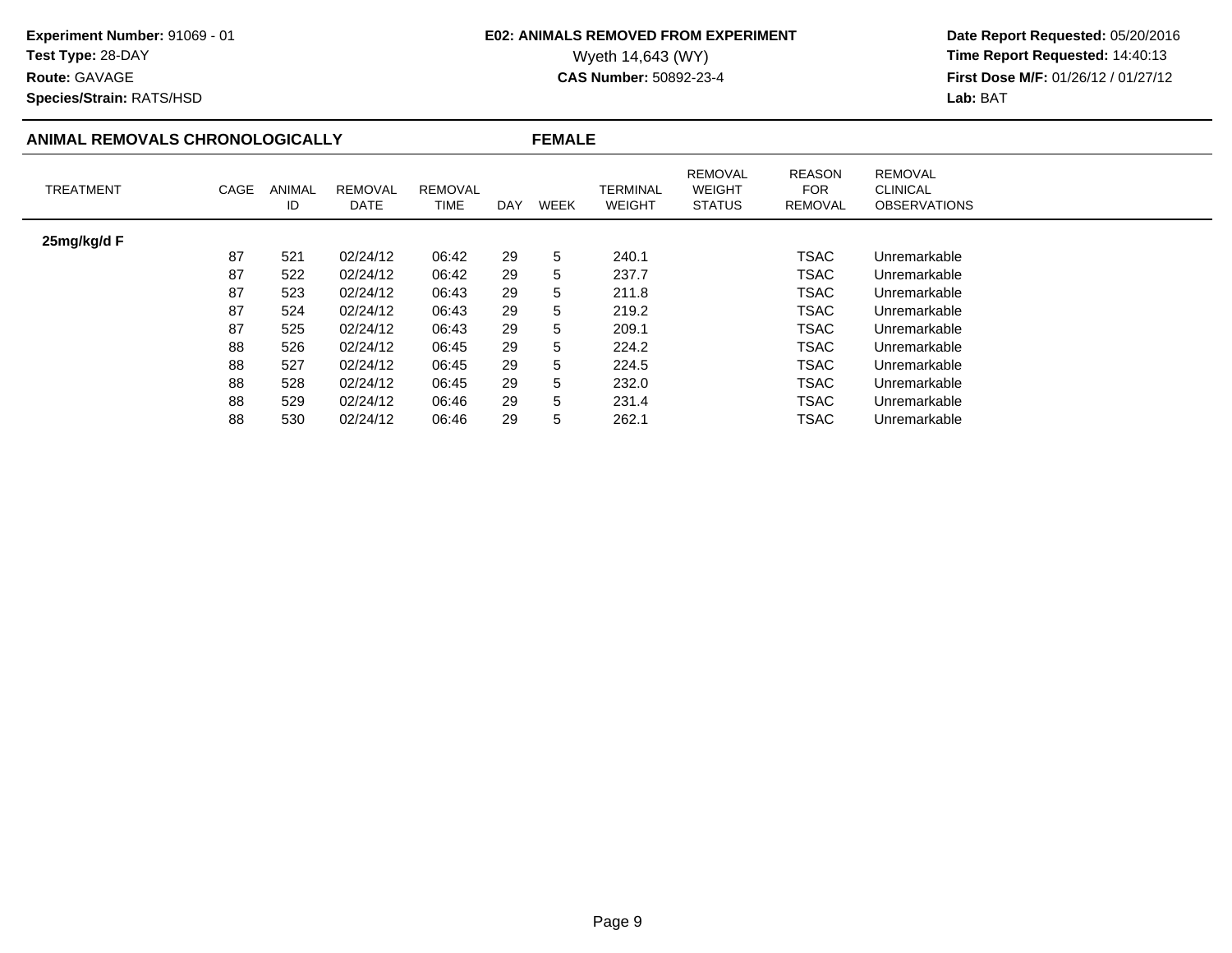### **Test Type:** 28-DAY

**Route:** GAVAGE

**Species/Strain:** RATS/HSD

# **E02: ANIMALS REMOVED FROM EXPERIMENT**

| <b>ANIMAL REMOVALS BY CAGE</b> |      |              |                        |                        |            | <b>MALE</b> |                           |                                                  |                                         |                                                          |  |
|--------------------------------|------|--------------|------------------------|------------------------|------------|-------------|---------------------------|--------------------------------------------------|-----------------------------------------|----------------------------------------------------------|--|
| <b>TREATMENT</b>               | CAGE | ANIMAL<br>ID | <b>REMOVAL</b><br>DATE | <b>REMOVAL</b><br>TIME | <b>DAY</b> | WEEK        | TERMINAL<br><b>WEIGHT</b> | <b>REMOVAL</b><br><b>WEIGHT</b><br><b>STATUS</b> | <b>REASON</b><br>FOR.<br><b>REMOVAL</b> | <b>REMOVAL</b><br><b>CLINICAL</b><br><b>OBSERVATIONS</b> |  |
| 0mg/kg/d M                     |      |              |                        |                        |            |             |                           |                                                  |                                         |                                                          |  |
|                                | 73   | 451          | 02/23/12               | 06:29                  | 29         | 5           | 319.5                     |                                                  | TSAC                                    | Unremarkable                                             |  |
|                                | 73   | 452          | 02/23/12               | 06:30                  | 29         | 5           | 339.7                     |                                                  | <b>TSAC</b>                             | Unremarkable                                             |  |
|                                | 73   | 453          | 02/23/12               | 06:30                  | 29         | 5           | 334.3                     |                                                  | TSAC                                    | Unremarkable                                             |  |
|                                | 73   | 454          | 02/23/12               | 06:30                  | 29         | 5           | 337.8                     |                                                  | <b>TSAC</b>                             | Unremarkable                                             |  |
|                                | 73   | 455          | 02/23/12               | 06:31                  | 29         | 5           | 350.4                     |                                                  | <b>TSAC</b>                             | Unremarkable                                             |  |
|                                | 74   | 456          | 02/23/12               | 06:31                  | 29         | 5           | 323.2                     |                                                  | TSAC                                    | Unremarkable                                             |  |
|                                | 74   | 457          | 02/23/12               | 06:32                  | 29         | 5           | 364.2                     |                                                  | <b>TSAC</b>                             | Unremarkable                                             |  |
|                                | 74   | 458          | 02/23/12               | 06:32                  | 29         | 5           | 319.9                     |                                                  | <b>TSAC</b>                             | Unremarkable                                             |  |
|                                | 74   | 459          | 02/23/12               | 06:32                  | 29         | 5           | 338.0                     |                                                  | TSAC                                    | Unremarkable                                             |  |
|                                | 74   | 460          | 02/23/12               | 06:33                  | 29         | 5           | 334.5                     |                                                  | <b>TSAC</b>                             | Unremarkable                                             |  |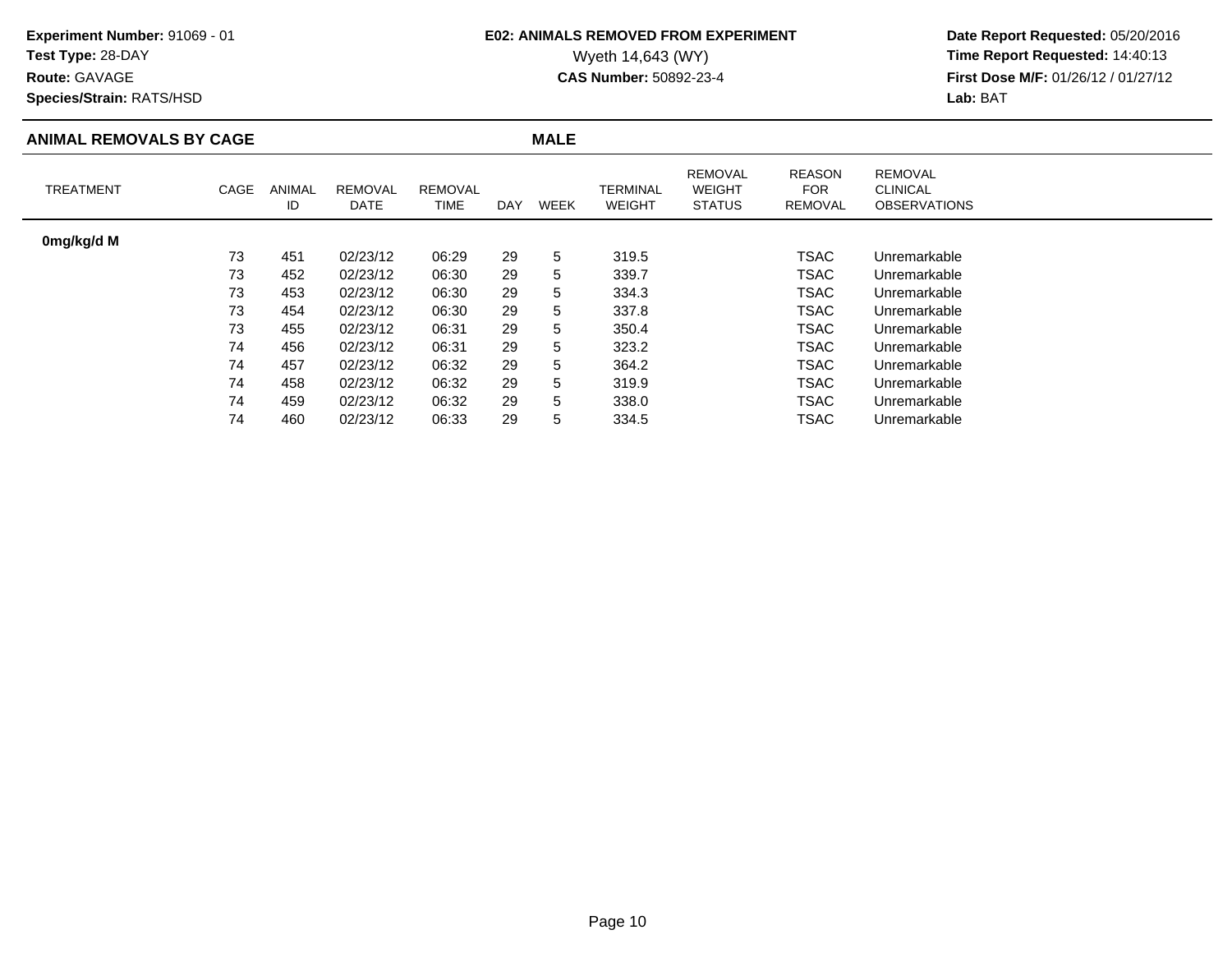### **Test Type:** 28-DAY

**Route:** GAVAGE

**Species/Strain:** RATS/HSD

# **E02: ANIMALS REMOVED FROM EXPERIMENT**

| <b>ANIMAL REMOVALS BY CAGE</b> |      |                     |                               |                        |            | <b>MALE</b> |                           |                                                  |                                        |                                                          |
|--------------------------------|------|---------------------|-------------------------------|------------------------|------------|-------------|---------------------------|--------------------------------------------------|----------------------------------------|----------------------------------------------------------|
| <b>TREATMENT</b>               | CAGE | <b>ANIMAL</b><br>ID | <b>REMOVAL</b><br><b>DATE</b> | <b>REMOVAL</b><br>TIME | <b>DAY</b> | WEEK        | TERMINAL<br><b>WEIGHT</b> | <b>REMOVAL</b><br><b>WEIGHT</b><br><b>STATUS</b> | <b>REASON</b><br><b>FOR</b><br>REMOVAL | <b>REMOVAL</b><br><b>CLINICAL</b><br><b>OBSERVATIONS</b> |
| 6.25mg/kg/d M                  |      |                     |                               |                        |            |             |                           |                                                  |                                        |                                                          |
|                                | 75   | 461                 | 02/23/12                      | 06:33                  | 29         | 5           | 335.4                     |                                                  | TSAC                                   | Unremarkable                                             |
|                                | 75   | 462                 | 02/23/12                      | 06:34                  | 29         | 5           | 300.7                     |                                                  | <b>TSAC</b>                            | Unremarkable                                             |
|                                | 75   | 463                 | 02/23/12                      | 06:34                  | 29         | 5           | 332.0                     |                                                  | <b>TSAC</b>                            | Unremarkable                                             |
|                                | 75   | 464                 | 02/23/12                      | 06:34                  | 29         | 5           | 350.8                     |                                                  | <b>TSAC</b>                            | Unremarkable                                             |
|                                | 75   | 465                 | 02/23/12                      | 06:34                  | 29         | 5           | 334.0                     |                                                  | TSAC                                   | Unremarkable                                             |
|                                | 76   | 466                 | 02/23/12                      | 06:35                  | 29         | 5           | 324.5                     |                                                  | TSAC                                   | Unremarkable                                             |
|                                | 76   | 467                 | 02/23/12                      | 06:35                  | 29         | 5           | 318.7                     |                                                  | <b>TSAC</b>                            | Unremarkable                                             |
|                                | 76   | 468                 | 02/23/12                      | 06:35                  | 29         | 5           | 316.3                     |                                                  | <b>TSAC</b>                            | Unremarkable                                             |
|                                | 76   | 469                 | 02/23/12                      | 06:35                  | 29         | 5           | 328.6                     |                                                  | TSAC                                   | Unremarkable                                             |
|                                | 76   | 470                 | 02/23/12                      | 06:36                  | 29         | 5           | 299.5                     |                                                  | TSAC                                   | Unremarkable                                             |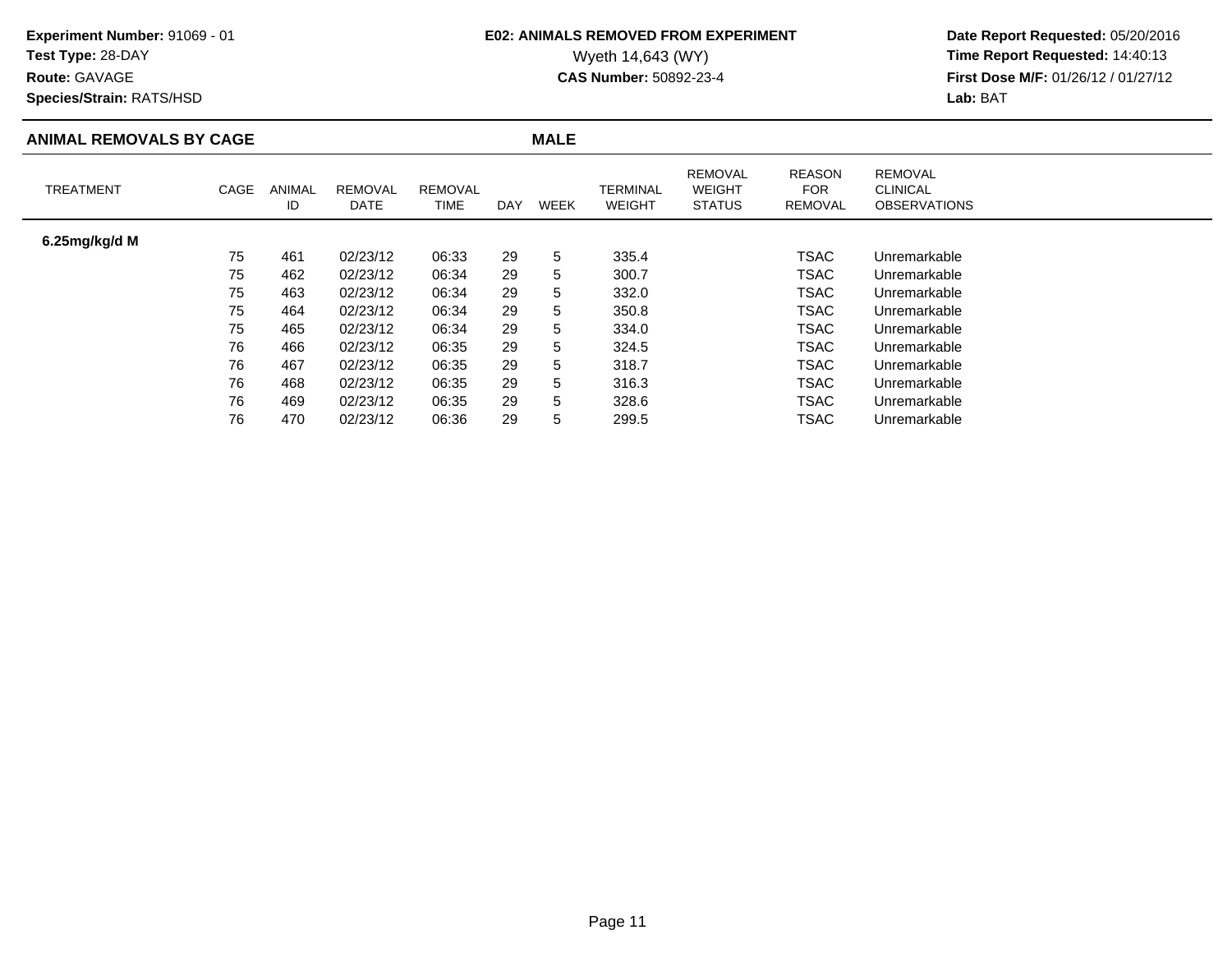### **Test Type:** 28-DAY

**Route:** GAVAGE

**Species/Strain:** RATS/HSD

# **E02: ANIMALS REMOVED FROM EXPERIMENT**

| <b>ANIMAL REMOVALS BY CAGE</b> |      |              |                        |                        |            | <b>MALE</b> |                           |                                                  |                                               |                                                          |  |
|--------------------------------|------|--------------|------------------------|------------------------|------------|-------------|---------------------------|--------------------------------------------------|-----------------------------------------------|----------------------------------------------------------|--|
| <b>TREATMENT</b>               | CAGE | ANIMAL<br>ID | <b>REMOVAL</b><br>DATE | <b>REMOVAL</b><br>TIME | <b>DAY</b> | <b>WEEK</b> | TERMINAL<br><b>WEIGHT</b> | <b>REMOVAL</b><br><b>WEIGHT</b><br><b>STATUS</b> | <b>REASON</b><br><b>FOR</b><br><b>REMOVAL</b> | <b>REMOVAL</b><br><b>CLINICAL</b><br><b>OBSERVATIONS</b> |  |
| 12.5mg/kg/d M                  |      |              |                        |                        |            |             |                           |                                                  |                                               |                                                          |  |
|                                | 77   | 471          | 02/23/12               | 06:36                  | 29         | 5           | 303.7                     |                                                  | TSAC                                          | Unremarkable                                             |  |
|                                | 77   | 472          | 02/23/12               | 06:36                  | 29         | 5           | 308.3                     |                                                  | TSAC                                          | Unremarkable                                             |  |
|                                | 77   | 473          | 02/23/12               | 06:37                  | 29         | 5           | 292.9                     |                                                  | TSAC                                          | Unremarkable                                             |  |
|                                | 77   | 474          | 02/23/12               | 06:37                  | 29         | 5           | 306.7                     |                                                  | TSAC                                          | Unremarkable                                             |  |
|                                | 77   | 475          | 02/23/12               | 06:37                  | 29         | 5           | 318.5                     |                                                  | TSAC                                          | Unremarkable                                             |  |
|                                | 78   | 476          | 02/23/12               | 06:38                  | 29         | 5           | 313.1                     |                                                  | TSAC                                          | Unremarkable                                             |  |
|                                | 78   | 477          | 02/23/12               | 06:38                  | 29         | 5           | 336.8                     |                                                  | TSAC                                          | Unremarkable                                             |  |
|                                | 78   | 478          | 02/23/12               | 06:38                  | 29         | 5           | 323.6                     |                                                  | TSAC                                          | Unremarkable                                             |  |
|                                | 78   | 479          | 02/23/12               | 06:38                  | 29         | 5           | 341.1                     |                                                  | TSAC                                          | Unremarkable                                             |  |
|                                | 78   | 480          | 02/23/12               | 06:38                  | 29         | 5           | 311.3                     |                                                  | TSAC                                          | Unremarkable                                             |  |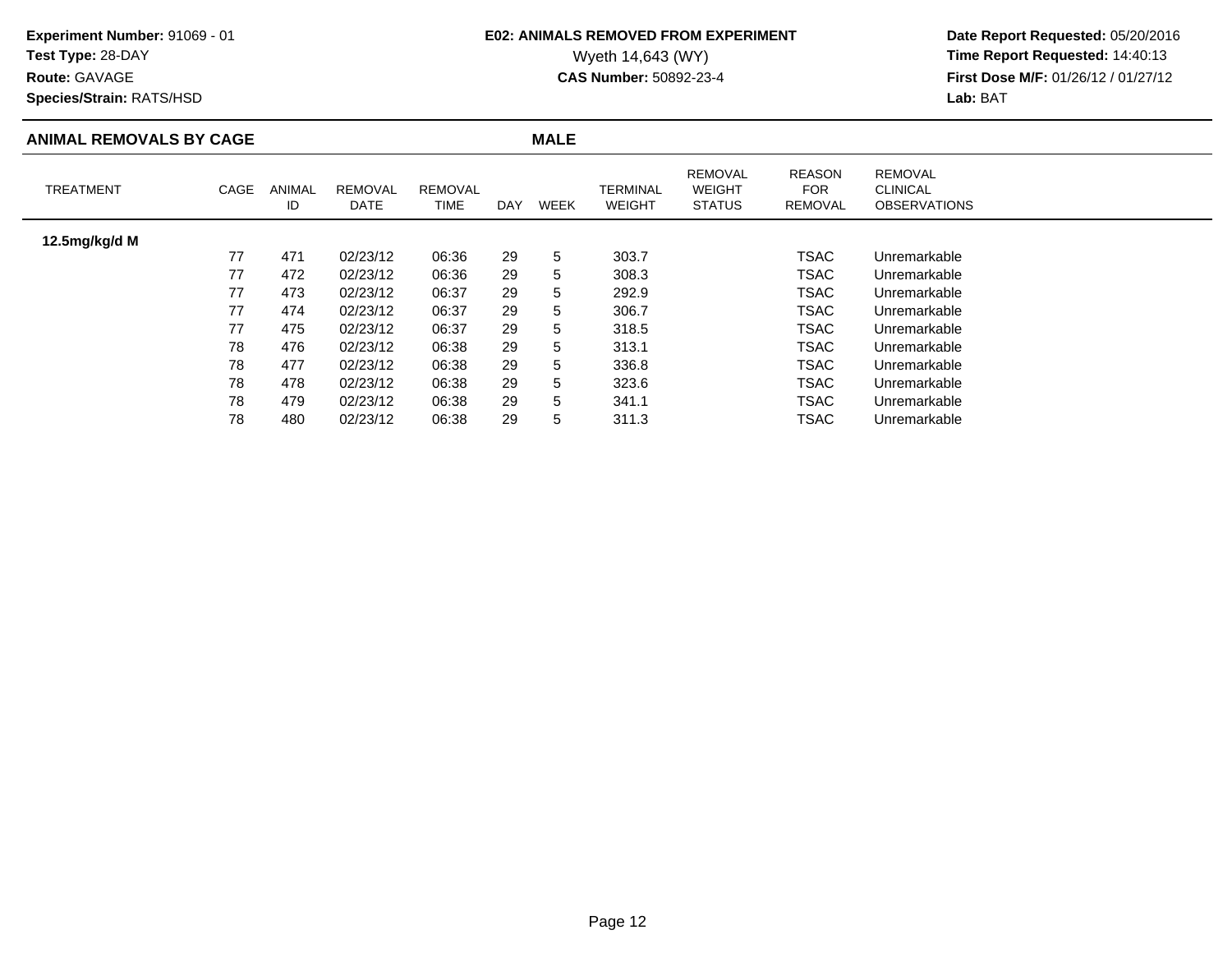### **Test Type:** 28-DAY

**Route:** GAVAGE

**Species/Strain:** RATS/HSD

# **E02: ANIMALS REMOVED FROM EXPERIMENT**

| <b>ANIMAL REMOVALS BY CAGE</b> |      |                     |                        |                               |     | <b>MALE</b> |                           |                                                  |                                               |                                                          |  |
|--------------------------------|------|---------------------|------------------------|-------------------------------|-----|-------------|---------------------------|--------------------------------------------------|-----------------------------------------------|----------------------------------------------------------|--|
| <b>TREATMENT</b>               | CAGE | <b>ANIMAL</b><br>ID | <b>REMOVAL</b><br>DATE | <b>REMOVAL</b><br><b>TIME</b> | DAY | WEEK        | TERMINAL<br><b>WEIGHT</b> | <b>REMOVAL</b><br><b>WEIGHT</b><br><b>STATUS</b> | <b>REASON</b><br><b>FOR</b><br><b>REMOVAL</b> | <b>REMOVAL</b><br><b>CLINICAL</b><br><b>OBSERVATIONS</b> |  |
| 25mg/kg/d M                    |      |                     |                        |                               |     |             |                           |                                                  |                                               |                                                          |  |
|                                | 79   | 481                 | 02/23/12               | 06:42                         | 29  | 5           | 303.6                     |                                                  | <b>TSAC</b>                                   | Unremarkable                                             |  |
|                                | 79   | 482                 | 02/23/12               | 06:43                         | 29  | 5           | 312.1                     |                                                  | <b>TSAC</b>                                   | Unremarkable                                             |  |
|                                | 79   | 483                 | 02/23/12               | 06:43                         | 29  | 5           | 309.7                     |                                                  | <b>TSAC</b>                                   | Unremarkable                                             |  |
|                                | 79   | 484                 | 02/23/12               | 06:43                         | 29  | 5           | 284.9                     |                                                  | <b>TSAC</b>                                   | Unremarkable                                             |  |
|                                | 79   | 485                 | 02/23/12               | 06:44                         | 29  | 5           | 287.7                     |                                                  | TSAC                                          | Unremarkable                                             |  |
|                                | 80   | 486                 | 02/23/12               | 06:44                         | 29  | 5           | 292.6                     |                                                  | TSAC                                          | Unremarkable                                             |  |
|                                | 80   | 487                 | 02/23/12               | 06:45                         | 29  | 5           | 316.0                     |                                                  | <b>TSAC</b>                                   | Unremarkable                                             |  |
|                                | 80   | 488                 | 02/23/12               | 06:45                         | 29  | 5           | 337.0                     |                                                  | <b>TSAC</b>                                   | Unremarkable                                             |  |
|                                | 80   | 489                 | 02/23/12               | 06:45                         | 29  | 5           | 317.3                     |                                                  | <b>TSAC</b>                                   | Unremarkable                                             |  |
|                                | 80   | 490                 | 02/23/12               | 06:46                         | 29  | 5           | 318.4                     |                                                  | TSAC                                          | Unremarkable                                             |  |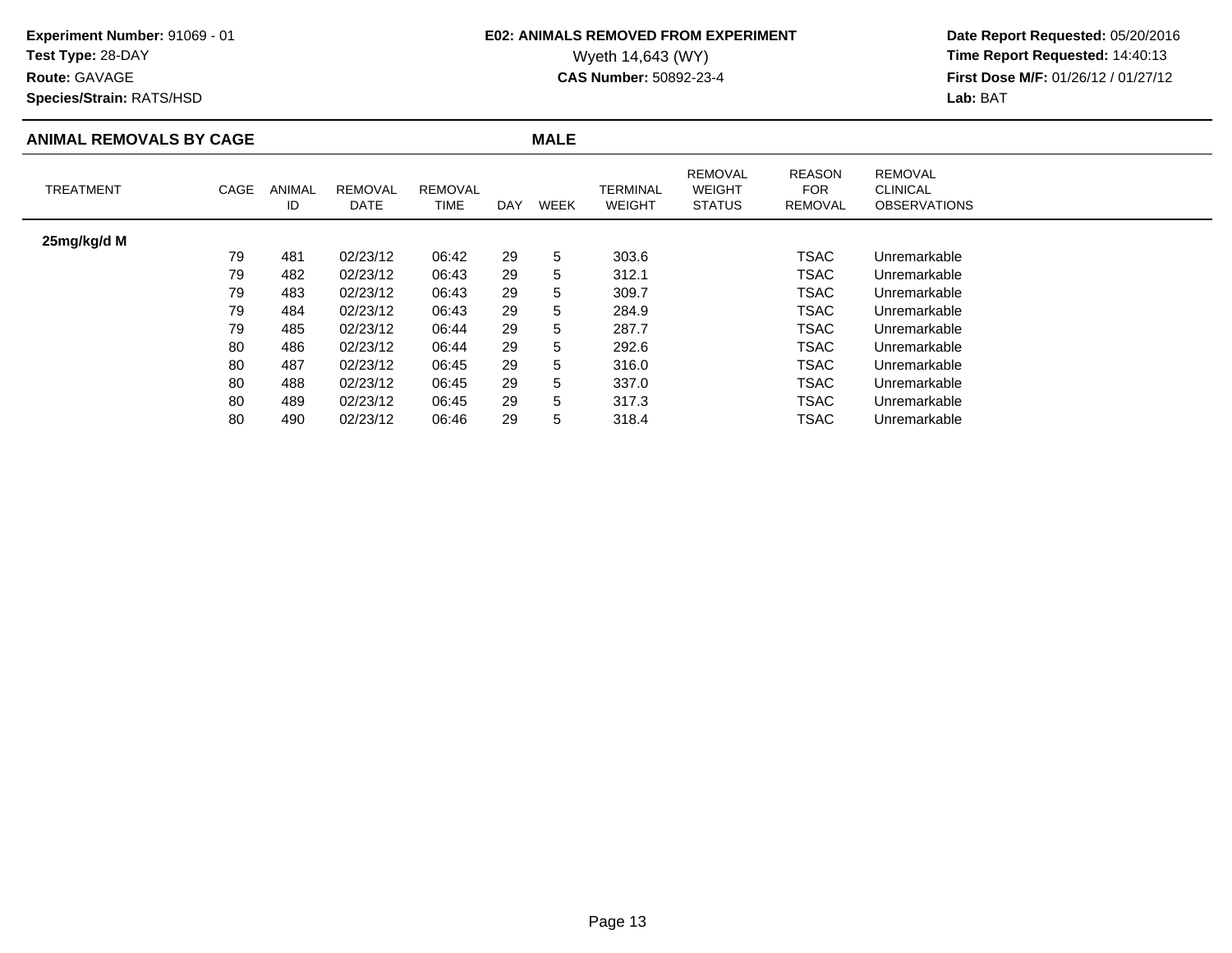### **Test Type:** 28-DAY

**Route:** GAVAGE

**Species/Strain:** RATS/HSD

# **E02: ANIMALS REMOVED FROM EXPERIMENT**

| <b>ANIMAL REMOVALS BY CAGE</b> |      |              |                        |                        | <b>FEMALE</b> |             |                                  |                                                  |                                        |                                                          |  |  |
|--------------------------------|------|--------------|------------------------|------------------------|---------------|-------------|----------------------------------|--------------------------------------------------|----------------------------------------|----------------------------------------------------------|--|--|
| <b>TREATMENT</b>               | CAGE | ANIMAL<br>ID | <b>REMOVAL</b><br>DATE | <b>REMOVAL</b><br>TIME | DAY           | <b>WEEK</b> | <b>TERMINAL</b><br><b>WEIGHT</b> | <b>REMOVAL</b><br><b>WEIGHT</b><br><b>STATUS</b> | <b>REASON</b><br><b>FOR</b><br>REMOVAL | <b>REMOVAL</b><br><b>CLINICAL</b><br><b>OBSERVATIONS</b> |  |  |
| 0mg/kg/d F                     |      |              |                        |                        |               |             |                                  |                                                  |                                        |                                                          |  |  |
|                                | 81   | 491          | 02/24/12               | 06:34                  | 29            | 5           | 222.7                            |                                                  | <b>TSAC</b>                            | Unremarkable                                             |  |  |
|                                | 81   | 492          | 02/24/12               | 06:35                  | 29            | 5           | 227.1                            |                                                  | <b>TSAC</b>                            | Unremarkable                                             |  |  |
|                                | 81   | 493          | 02/24/12               | 06:35                  | 29            | 5           | 242.1                            |                                                  | <b>TSAC</b>                            | Unremarkable                                             |  |  |
|                                | 81   | 494          | 02/24/12               | 06:35                  | 29            | 5           | 227.6                            |                                                  | TSAC                                   | Unremarkable                                             |  |  |
|                                | 81   | 495          | 02/24/12               | 06:35                  | 29            | 5           | 209.0                            |                                                  | TSAC                                   | Unremarkable                                             |  |  |
|                                | 82   | 496          | 02/24/12               | 06:36                  | 29            | 5           | 225.7                            |                                                  | <b>TSAC</b>                            | Unremarkable                                             |  |  |
|                                | 82   | 497          | 02/24/12               | 06:36                  | 29            | 5           | 225.2                            |                                                  | <b>TSAC</b>                            | Unremarkable                                             |  |  |
|                                | 82   | 498          | 02/24/12               | 06:36                  | 29            | 5           | 235.6                            |                                                  | <b>TSAC</b>                            | Unremarkable                                             |  |  |
|                                | 82   | 499          | 02/24/12               | 06:37                  | 29            | 5           | 208.9                            |                                                  | TSAC                                   | Unremarkable                                             |  |  |
|                                | 82   | 500          | 02/24/12               | 06:37                  | 29            | 5           | 211.1                            |                                                  | TSAC                                   | Unremarkable                                             |  |  |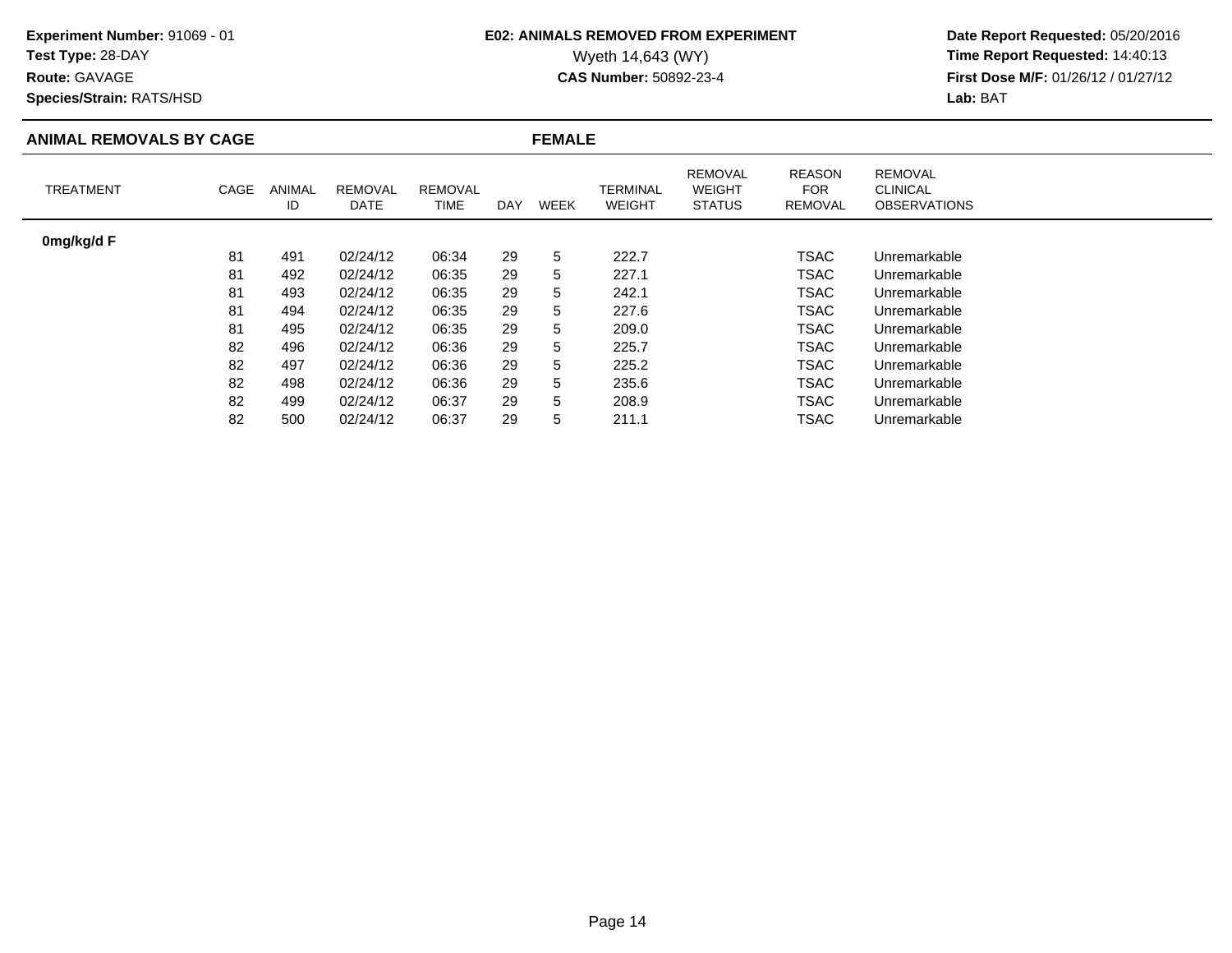### **Test Type:** 28-DAY

**Route:** GAVAGE

**Species/Strain:** RATS/HSD

# **E02: ANIMALS REMOVED FROM EXPERIMENT**

| <b>ANIMAL REMOVALS BY CAGE</b> |      |              |                        |                        |            | <b>FEMALE</b> |                                  |                                                  |                                        |                                                          |  |  |  |
|--------------------------------|------|--------------|------------------------|------------------------|------------|---------------|----------------------------------|--------------------------------------------------|----------------------------------------|----------------------------------------------------------|--|--|--|
| <b>TREATMENT</b>               | CAGE | ANIMAL<br>ID | <b>REMOVAL</b><br>DATE | <b>REMOVAL</b><br>TIME | <b>DAY</b> | <b>WEEK</b>   | <b>TERMINAL</b><br><b>WEIGHT</b> | <b>REMOVAL</b><br><b>WEIGHT</b><br><b>STATUS</b> | <b>REASON</b><br><b>FOR</b><br>REMOVAL | <b>REMOVAL</b><br><b>CLINICAL</b><br><b>OBSERVATIONS</b> |  |  |  |
| 6.25mg/kg/d F                  |      |              |                        |                        |            |               |                                  |                                                  |                                        |                                                          |  |  |  |
|                                | 83   | 501          | 02/24/12               | 06:37                  | 29         | 5             | 233.0                            |                                                  | <b>TSAC</b>                            | Unremarkable                                             |  |  |  |
|                                | 83   | 502          | 02/24/12               | 06:38                  | 29         | 5             | 239.0                            |                                                  | TSAC                                   | Unremarkable                                             |  |  |  |
|                                | 83   | 503          | 02/24/12               | 06:38                  | 29         | 5             | 241.8                            |                                                  | TSAC                                   | Unremarkable                                             |  |  |  |
|                                | 83   | 504          | 02/24/12               | 06:38                  | 29         | 5             | 249.8                            |                                                  | <b>TSAC</b>                            | Unremarkable                                             |  |  |  |
|                                | 83   | 505          | 02/24/12               | 06:38                  | 29         | 5             | 210.8                            |                                                  | <b>TSAC</b>                            | Unremarkable                                             |  |  |  |
|                                | 84   | 506          | 02/24/12               | 06:39                  | 29         | 5             | 218.9                            |                                                  | TSAC                                   | Unremarkable                                             |  |  |  |
|                                | 84   | 507          | 02/24/12               | 06:39                  | 29         | 5             | 216.9                            |                                                  | TSAC                                   | Unremarkable                                             |  |  |  |
|                                | 84   | 508          | 02/24/12               | 06:39                  | 29         | 5             | 225.2                            |                                                  | <b>TSAC</b>                            | Unremarkable                                             |  |  |  |
|                                | 84   | 509          | 02/24/12               | 06:39                  | 29         | 5             | 234.9                            |                                                  | <b>TSAC</b>                            | Unremarkable                                             |  |  |  |
|                                | 84   | 510          | 02/24/12               | 06:39                  | 29         | 5             | 232.8                            |                                                  | TSAC                                   | Unremarkable                                             |  |  |  |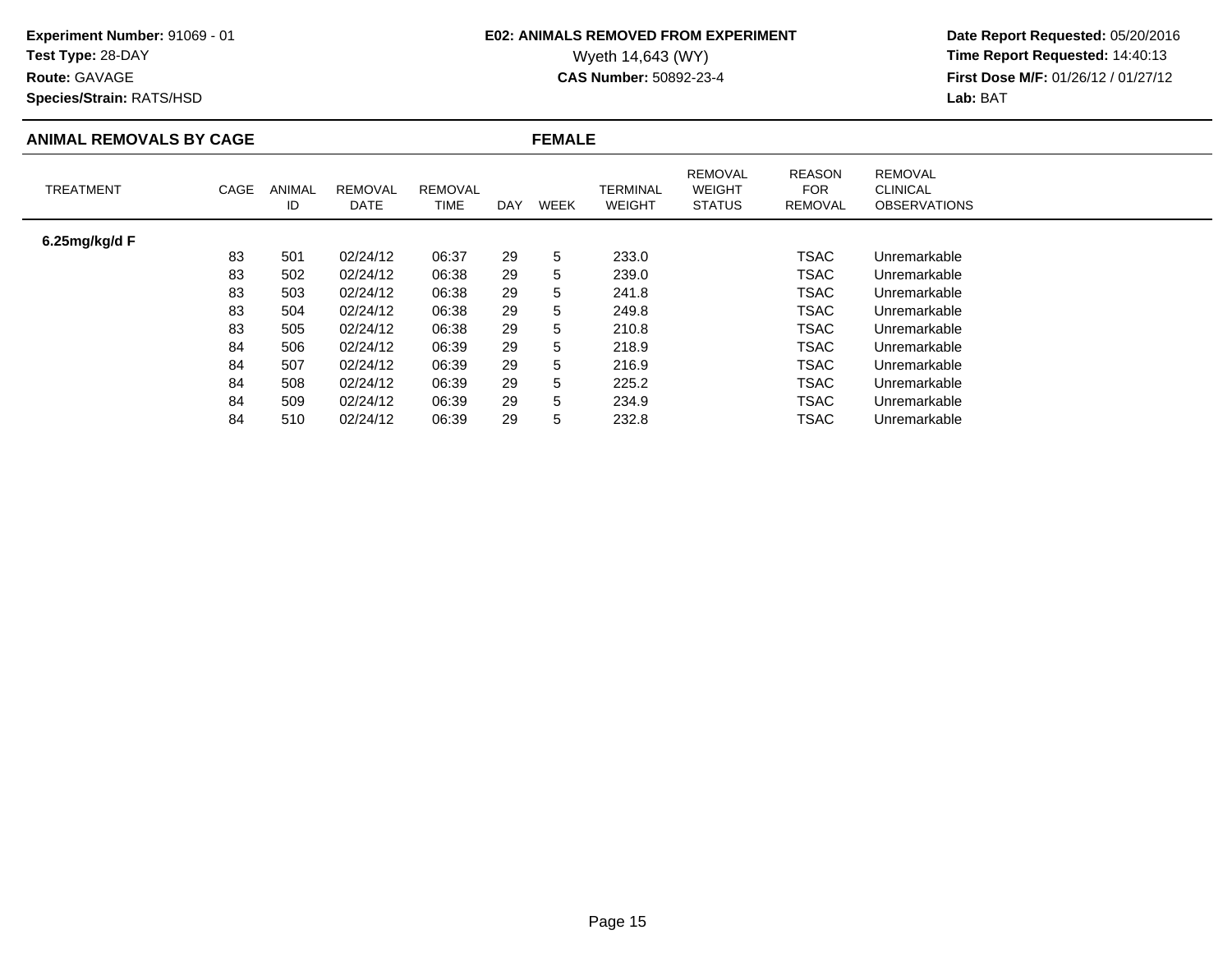### **Test Type:** 28-DAY

**Route:** GAVAGE

**Species/Strain:** RATS/HSD

# **E02: ANIMALS REMOVED FROM EXPERIMENT**

| <b>ANIMAL REMOVALS BY CAGE</b> |      |                     |                        |                        |     | <b>FEMALE</b> |                           |                                                  |                                               |                                                          |  |  |  |  |
|--------------------------------|------|---------------------|------------------------|------------------------|-----|---------------|---------------------------|--------------------------------------------------|-----------------------------------------------|----------------------------------------------------------|--|--|--|--|
| <b>TREATMENT</b>               | CAGE | <b>ANIMAL</b><br>ID | <b>REMOVAL</b><br>DATE | <b>REMOVAL</b><br>TIME | DAY | <b>WEEK</b>   | TERMINAL<br><b>WEIGHT</b> | <b>REMOVAL</b><br><b>WEIGHT</b><br><b>STATUS</b> | <b>REASON</b><br><b>FOR</b><br><b>REMOVAL</b> | <b>REMOVAL</b><br><b>CLINICAL</b><br><b>OBSERVATIONS</b> |  |  |  |  |
| 12.5mg/kg/d F                  |      |                     |                        |                        |     |               |                           |                                                  |                                               |                                                          |  |  |  |  |
|                                | 85   | 511                 | 02/24/12               | 06:40                  | 29  | 5             | 252.8                     |                                                  | <b>TSAC</b>                                   | Unremarkable                                             |  |  |  |  |
|                                | 85   | 512                 | 02/24/12               | 06:40                  | 29  | 5             | 234.2                     |                                                  | TSAC                                          | Unremarkable                                             |  |  |  |  |
|                                | 85   | 513                 | 02/24/12               | 06:40                  | 29  | 5             | 227.7                     |                                                  | <b>TSAC</b>                                   | Unremarkable                                             |  |  |  |  |
|                                | 85   | 514                 | 02/24/12               | 06:40                  | 29  | 5             | 220.2                     |                                                  | TSAC                                          | Unremarkable                                             |  |  |  |  |
|                                | 85   | 515                 | 02/24/12               | 06:41                  | 29  | 5             | 224.6                     |                                                  | TSAC                                          | Unremarkable                                             |  |  |  |  |
|                                | 86   | 516                 | 02/24/12               | 06:41                  | 29  | 5             | 232.7                     |                                                  | <b>TSAC</b>                                   | Unremarkable                                             |  |  |  |  |
|                                | 86   | 517                 | 02/24/12               | 06:41                  | 29  | 5             | 222.9                     |                                                  | <b>TSAC</b>                                   | Unremarkable                                             |  |  |  |  |
|                                | 86   | 518                 | 02/24/12               | 06:41                  | 29  | 5             | 223.4                     |                                                  | TSAC                                          | Unremarkable                                             |  |  |  |  |
|                                | 86   | 519                 | 02/24/12               | 06:42                  | 29  | 5             | 234.1                     |                                                  | TSAC                                          | Unremarkable                                             |  |  |  |  |
|                                | 86   | 520                 | 02/24/12               | 06:42                  | 29  | 5             | 214.0                     |                                                  | TSAC                                          | Unremarkable                                             |  |  |  |  |